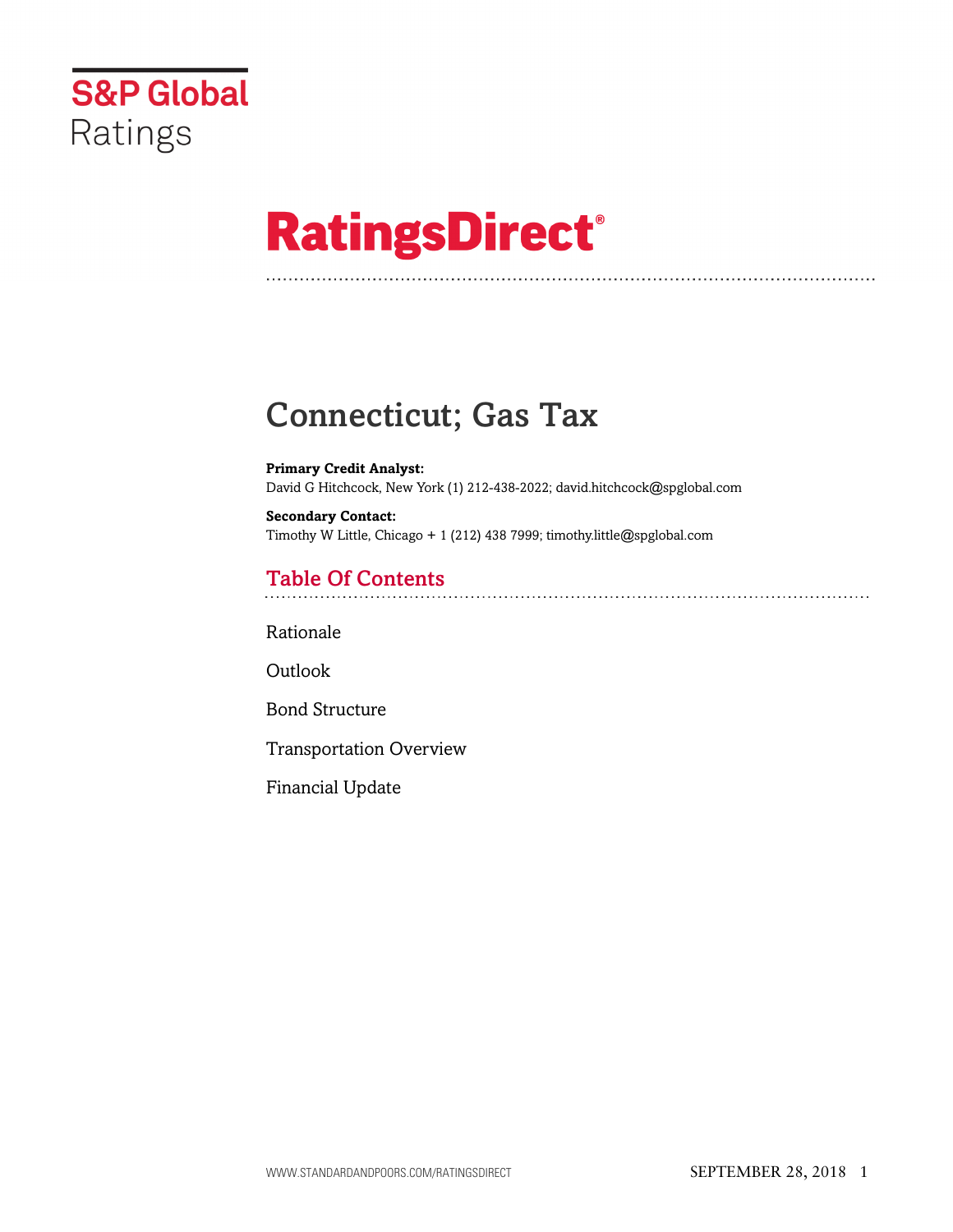# Connecticut; Gas Tax

#### Credit Profile

| $\sim$ $\sim$ $\sim$ $\sim$ $\sim$ $\sim$ $\sim$                                          |           |          |  |  |  |  |  |  |
|-------------------------------------------------------------------------------------------|-----------|----------|--|--|--|--|--|--|
| US\$750.0 mil spl tax oblig bnds transp infrastructure purp ser 2018B due 10/01/2038      |           |          |  |  |  |  |  |  |
| Long Term Rating                                                                          | AA/Stable | New      |  |  |  |  |  |  |
| US\$100.0 mil spl tax oblig rfdg bnds transp infrastructure purp ser 2018C due 10/01/2026 |           |          |  |  |  |  |  |  |
| Long Term Rating                                                                          | AA/Stable | New      |  |  |  |  |  |  |
| Connecticut GASTAX                                                                        |           |          |  |  |  |  |  |  |
| Long Term Rating                                                                          | AA/Stable | Affirmed |  |  |  |  |  |  |

### <span id="page-1-0"></span>Rationale

S&P Global Ratings has assigned its 'AA' long-term rating, and stable outlook, to the State of Connecticut's \$750 million series 2018B special tax obligation (STO) bonds for transportation infrastructure purposes, and \$100 series 2018C million STO refunding bonds for transportation purposes. At the same time, S&P Global Ratings has affirmed its 'AA' rating on the state's STO parity senior bonds (\$5.3 billion) and second-lien bonds (\$123.8 million). The outlook is stable.

The series 2018B, the series 2018C, and parity senior STO bonds are secured by a first-lien pledge of revenues to the Special Transportation Fund (STF). According to bond counsel, the funds are deemed to be appropriated at time of issuance and no further legislative approval is required.

We base our ratings on our assessment of the following factors:

- A currently diverse mix of pledged revenues, in our view, that are levied on a large wealthy statewide economic base (population: 3.6 million);
- Connecticut's history of adding to pledged revenues when it has increased the size of its transportation capital program, as evidenced by increased allocation of general state sales tax in fiscal 2016, and an accelerated phase in of sales taxes from motor vehicles that begins in fiscal 2019, despite general fund budget stress;
- Strong 2.69x coverage on future senior-lien maximum annual debt service (MADS) alone after this issuance by unaudited fiscal 2018 pledged revenues, and 2.53x MADS coverage on combined senior- and second-lien bonds, excluding Build America bonds (BABs) interest subsidy and fund interest earnings;
- State projections for annual debt service coverage (DSC) of at least 2.4x for both senior-lien and combined seniorand second-lien bonds, after expected future debt issuances, through at least fiscal 2022, including BAB subsidies and interest earnings; and
- Strong bond provisions, including a 2.0x additional bonds test (ABT) for both first- and second-lien bonds, coupled with a fully funded debt service reserve account, and a 2.0x rate covenant.

Credit risks include what we consider:

• A sizable, but well-defined, capital improvement program that includes \$3.7 billion of planned additional new money bonds through fiscal 2022, and the potential for greater bonding to the extent pledged revenue is increased,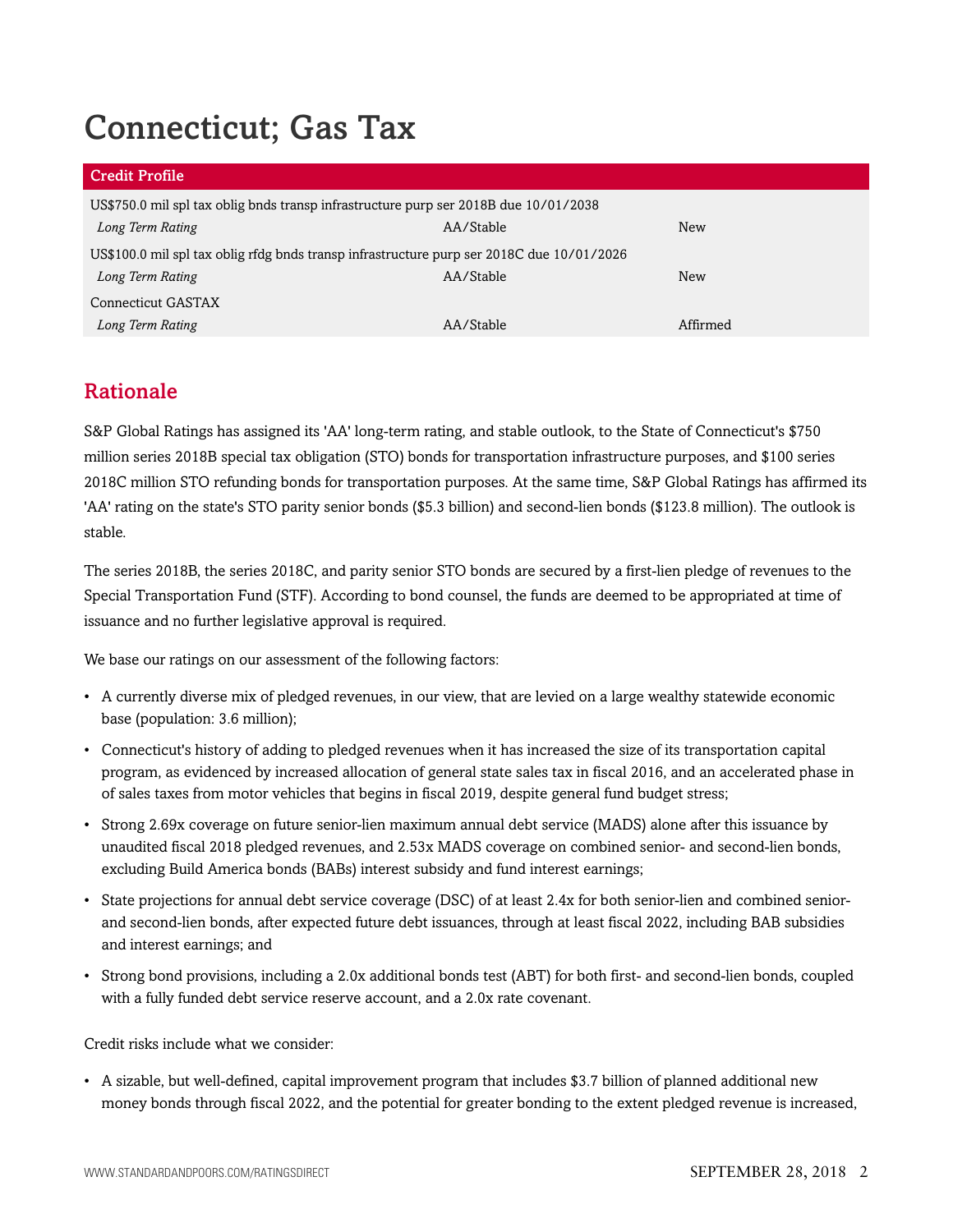as has been previously proposed by the current governor; and

• A pledged revenue stream that is somewhat susceptible to economic conditions related to changes in the price and availability of motor vehicle fuel and motor vehicle sales, or potential changes in statutory funding formula. In fiscal 2016, the state delayed the deposit of pledged sales tax to the STF for two months (\$35.2 million) to help balance state general fund operations, and reduced the sales tax deposit by \$50 million in fiscal 2017, equal to about 3% of total pledged STO revenue. However, the most recent fiscal 2018-2019 biennium budget maintained its commitment to transportation funding.

We understand that proceeds from series 2018B will be used to fund various capital projects included in Connecticut's long-term transportation infrastructure program, while the 2018C bonds will refund certain outstanding first-lien debt.

The senior-lien bonds are secured by a first-lien pledge on funds deposited in the STF and paid before operating expenditures. The second-lien bonds are payable after required payments on the senior-lien bonds, in advance of funding operations. The indenture also requires that as long as the second-lien bonds are outstanding, after deducting for required reserves, pledged revenues for both liens must equal at least 2x annual debt service requirements. Because the structure of the second-lien bonds is the same as the senior-lien bonds, except for the flow of funds, and DSC is strong, in our view, we do not make a rating distinction between senior- and second-lien bonds outstanding. All STO bonds are fixed rate.

The state has made changes in its allocation of pledged revenue to the STF in recent years that in general have increased the overall amount of STO-pledged revenue, which has supported an expansion of its transportation capital plan.

Beginning in fiscal 2016, Connecticut made a statutory dedication of a 0.5% statewide general sales tax to the STF to be fully phased in during fiscal 2018, while the 2017 legislative session added additionally dedicated sales and use taxes collected on the sale of new and used motor vehicles, to be phased in originally over five years beginning in fiscal 2021; this was accelerated into 2019 in the 2018 legislative session. Sales tax is projected to be about 32% of pledged revenues in 2022. In our view, sales taxes, particularly derived from auto sales, have the potential to show more variation over the economic cycle than per gallon fuel taxes or motor vehicle license fees, but they are also likely to grow faster over time.

Actual unaudited fiscal 2018 STF revenue comprises what we view as a diverse mix of motor fuels taxes (31% of fiscal 2018 pledged revenues); general fund sales tax allocations (20%); oil companies' tax payments (19%); motor vehicle receipts (primarily vehicle registration fees; 16%); licenses, permits, and fees (8%); and sales tax from sales between individuals (5%); with these percentages not including the effects of legislative net fund transfers and refunds. The proportion derived from sales tax will increase when the new car sales tax allocation begins to be phased in starting in fiscal 2019. Pledged revenues also include BAB federal interest subsidy payments and fund interest income, which we do not include in our DSC calculations.

While we expect revenues overall to increase with the additional allocation of sales tax, the STF experienced a small 0.6% dip in total pledged revenue in fiscal 2016 primarily due to lower oil companies tax revenue. In fiscal 2016, there was a two-month \$35.2 million delay in the allocation of sales tax to the STF in order to provide general fund budget relief, and a further \$50 million budgeted reduction in sales tax allocated to the STF for fiscal 2017, also for budget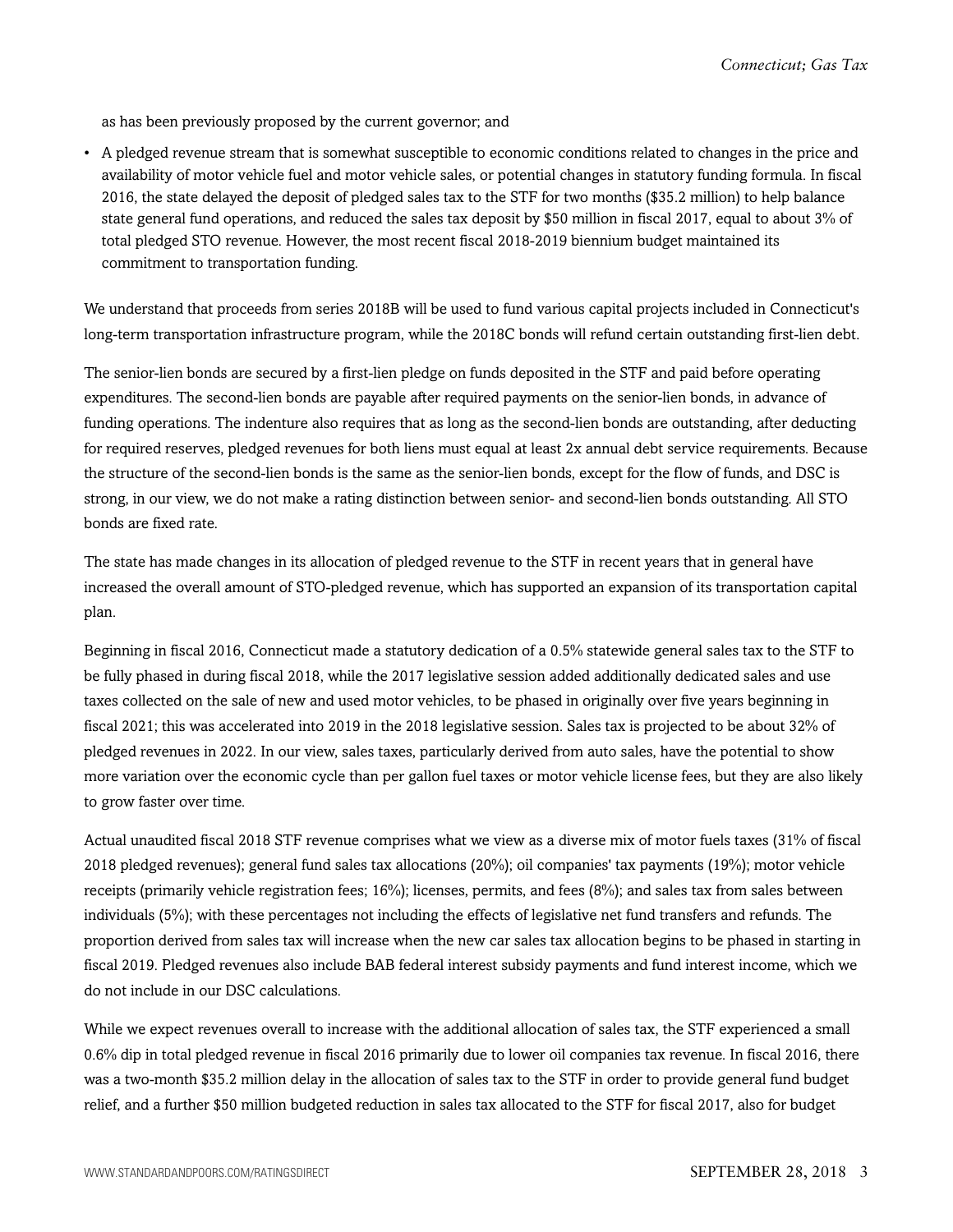relief. We believe that the state could make additional reductions in revenue flowing into the STF future years in the event of future state budget stress (Connecticut general obligation rating: A/Stable), but if such additional transfers occur, we expect them to remain relatively minor due to the need to fund ongoing transportation operations and the 2x STO gross revenue rate covenant.

Connecticut will go to voters in November 2018 with a proposed constitutional amendment to dedicate STF money for transportation purposes once they have been deposited in the STF, although this amendment would not prohibit the state from reducing the amount of general sales tax revenue initially flowing into the STF on an annual basis. The proposed constitutional amendment would mandate that all state motor fuel tax and oil company tax revenues first be deposited in the pledged STF that pays STO bonds on a priority basis, even if does not mandate specific motor fuel or oil company tax rates. This proposed constitutional restriction, however, does not apply to the allocation of general state sales tax revenues to the STF, which is determined under state statutory law, although once sales taxes go into the STF they would become pledged revenue. The \$50 million reduction in allocated sales tax in fiscal 2017 represented only about 3% of total STF revenue. In previous years, the state has made other transfers and allocations of a one-time nature to and from the STF, but overall we believe pledged revenue has remained relatively stable and annual DSC strong. Legal covenants include a 2x annual DSC rate covenant and a fully funded debt service reserve.

We calculate unaudited actual pledged revenues collected by the state comptroller for the fiscal year ended June 30, 2018--not including pledged BAB interest subsidy or interest earnings--covered proposed future senior-lien MADS of \$595.0 million occurring in fiscal 2021 after this sale by 2.69x, and combined senior- and second-lien MADS in 2020 by 2.53x.

The state projects annual DSC will remain at levels we view as strong through 2022, despite current plans to issue \$3.7 billion of new money STO through fiscal 2022, in part due to the phase-in of additional sales tax as pledged revenue, and due to a currently declining debt service schedule after fiscal 2020 following sale of the series 2018A bonds. The additional sales tax revenue added in 2016 was part of the state's new 30-year Let's GO CT! infrastructure plan that was originally contemplated to involve as much as \$100 billion of debt, pending potential further addition of new STF revenue. However, the state expects that any substantial expansion of current bonding plans would be met with additional pledged revenue not currently in statute. Connecticut has historically maintained annual DSC well above the 2.0x ABT requirement, ranging from above 3.0x for senior-lien bonds and 2.6x for combined senior- and second-lien bonds since fiscal 2009, but under current projections, allocated revenues, and anticipated additional debt issuance, the state projects annual DSC to decline to what we view as a still-strong 2.4x on both senior-lien and combined senior and subordinate debt, absent new revenue.

(For more information on the state and its economy, please refer to the most recent state GO analysis published July 27, 2018, on RatingsDirect).

### <span id="page-3-0"></span>**Outlook**

The stable outlook reflects S&P Global Ratings' view that the financial integrity of the STF and strong DSC levels will continue over the two-year outlook horizon. Fuel tax trends are stable and increased sales tax revenue is being phased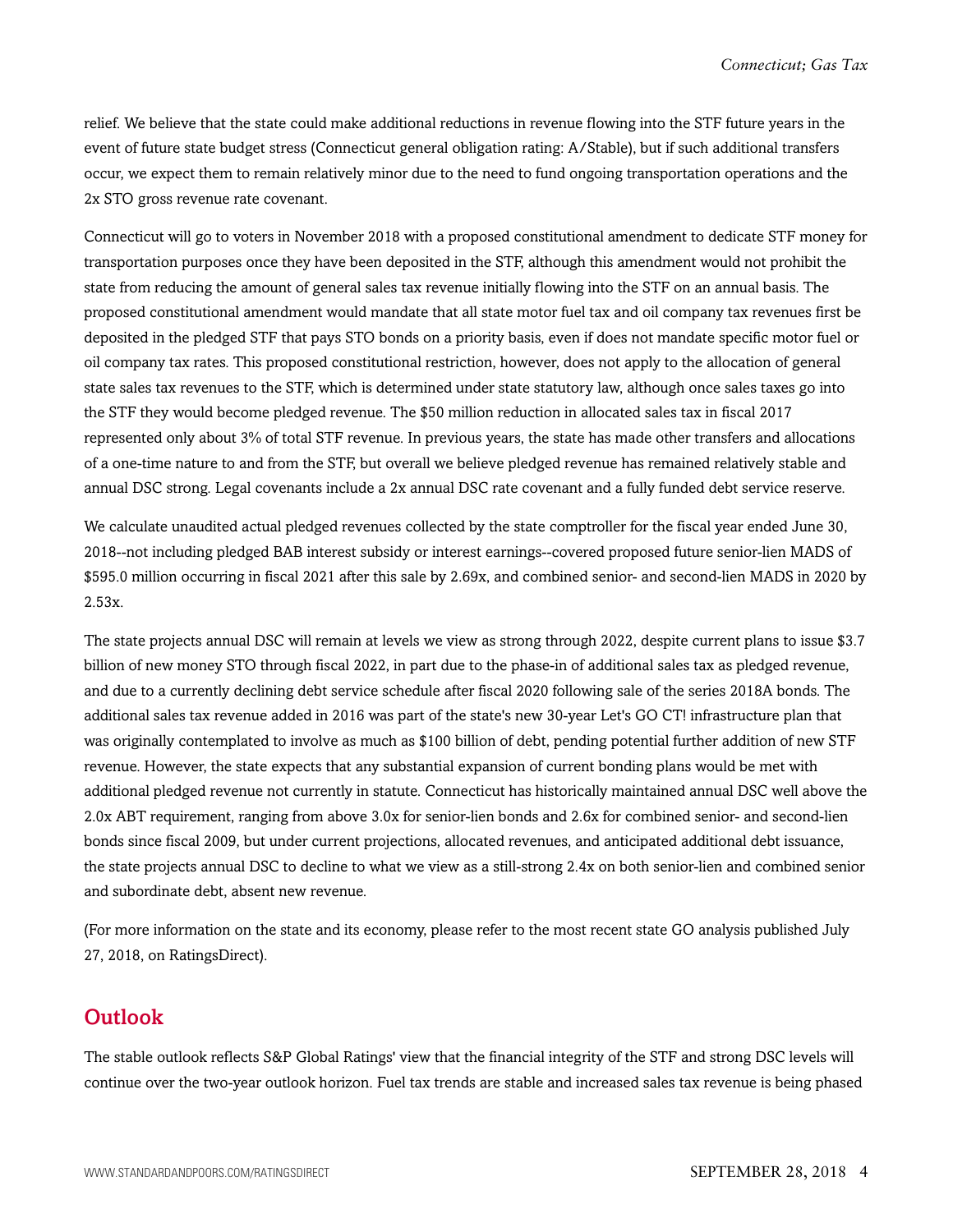into the pledged STF to offset expansion of the transportation capital program that, combined with a declining debt service schedule, is likely to result in strong and relatively stable DSC. If DSC weakens significantly, or Connecticut's historical focus on the integrity and support for the STF weakened so as to deplete STF resources in a significant manner, we could potentially lower the rating or revise the outlook on the bonds. We do not see the potential for a higher rating in the next two years given the sizable projected debt issuance and Connecticut's legal ability to reduce future allocations of pledged revenue up to its 2x rate covenant.

#### <span id="page-4-0"></span>Bond Structure

Bond provisions are strong in our view. The senior-lien bonds are secured by a first-lien pledge on funds deposited in the STF and are paid before operating expenditures. The ABT requires 2x coverage (based on an historical earnings test adjusted for approved tax rate increases or decreases) of all senior- and second-lien debt. The second-lien indenture also requires that as long as second-lien debt remains outstanding, DSC for both liens must at least be equal to 2x annual debt. In addition, the debt service reserve fund must be funded at an amount equal to the MADS on the bonds outstanding. The debt service reserve fund is held with a trustee and is a combined debt service reserve available for both the first- and second-lien bonds.

Connecticut has also covenanted in both the senior- and junior-lien indentures to levy sufficient taxes and fees to provide DSC, and to provide sufficient pledged revenue so as to provide 2.0x annual DSC at the end of each fiscal year. Failure to provide such coverage, however, is not an event of default unless the state shall not enact legislation that would satisfy indenture covenants if additional debt were then to be issued.

#### Connecticut--Special Tax Obligation Bond Debt Service Coverage

| (Mil. S)                                                                 |      |                |              |              |       |              |              |             |              |
|--------------------------------------------------------------------------|------|----------------|--------------|--------------|-------|--------------|--------------|-------------|--------------|
| <b>Fiscal year</b>                                                       | 2014 | 2015           | 2016         | 2017         | 2018* | 2019p        | 2020p        | 2021p       | 2022p        |
| Motor fuels tax                                                          | 508  | 517            | 518          | 499          | 499   | 500          | 500          | 498         | 496          |
| Oil companies tax                                                        | 381  | 338            | 250          | 238          | 315   | 330          | 347          | 355         | 364          |
| State sales tax                                                          | 0    | $\mathbf 0$    | 109          | 188          | 328   | 361          | 460          | 553         | 632          |
| Motor vehicle receipts                                                   | 236  | 250            | 252          | 243          | 253   | 253          | 255          | 257         | 259          |
| Licenses, permits, fees                                                  | 138  | 145            | 144          | 144          | 138   | 140          | 141          | 141         | 142          |
| Sales tax--DMV                                                           | 82   | 84             | 87           | 85           | 86    | 87           | 88           | 89          | 89           |
| Federal grants (BAB subsidy)                                             | 12   | 12             | 12           | 12           | 12    | 12           | 12           | 12          | 11           |
| Interest income                                                          | 7    | $\overline{7}$ | 8            | 9            | 18    | 18           | 18           | 19          | 19           |
| Transfers from/(to) other funds                                          | (83) | 35             | (7)          | (7)          | (6)   | (6)          | (6)          | (6)         | (6)          |
| Transfers to Transportation Strategy Board (TSB)<br>(eliminated in 2016) | (15) | (15)           | $\mathbf{0}$ | $\mathbf{0}$ | 0     | $\mathbf{0}$ | $\mathbf{0}$ | $\mathbf 0$ | $\mathbf{1}$ |
| Total revenues                                                           | 1266 | 1372           | 1374         | 1412         | 1643  | 1696         | 1815         | 1917        | 2007         |
| Refunds                                                                  | (11) | (11)           | (21)         | (17)         | (15)  | (19)         | (20)         | (20)        | (21)         |
| Total net pledged revenues                                               | 1256 | 1361           | 1353         | 1394         | 1628  | 1677         | 1796         | 1897        | 1986         |
| TSB projects account transfers added back in                             | 15   | 15             | $\mathbf{0}$ | $\mathbf{0}$ | 0     | $\mathbf{0}$ | $\mathbf{0}$ | $\mathbf 0$ | $\mathbf{1}$ |
| Total pledged revenues                                                   | 1271 | 1376           | 1353         | 1394         | 1628  | 1677         | 1796         | 1897        | 1986         |
| Pledged revenue without BAB subsidy or interest<br>income                | 1252 | 1357           | 1332         | 1373         | 1598  | 1647         | 1765         | 1867        | 1956         |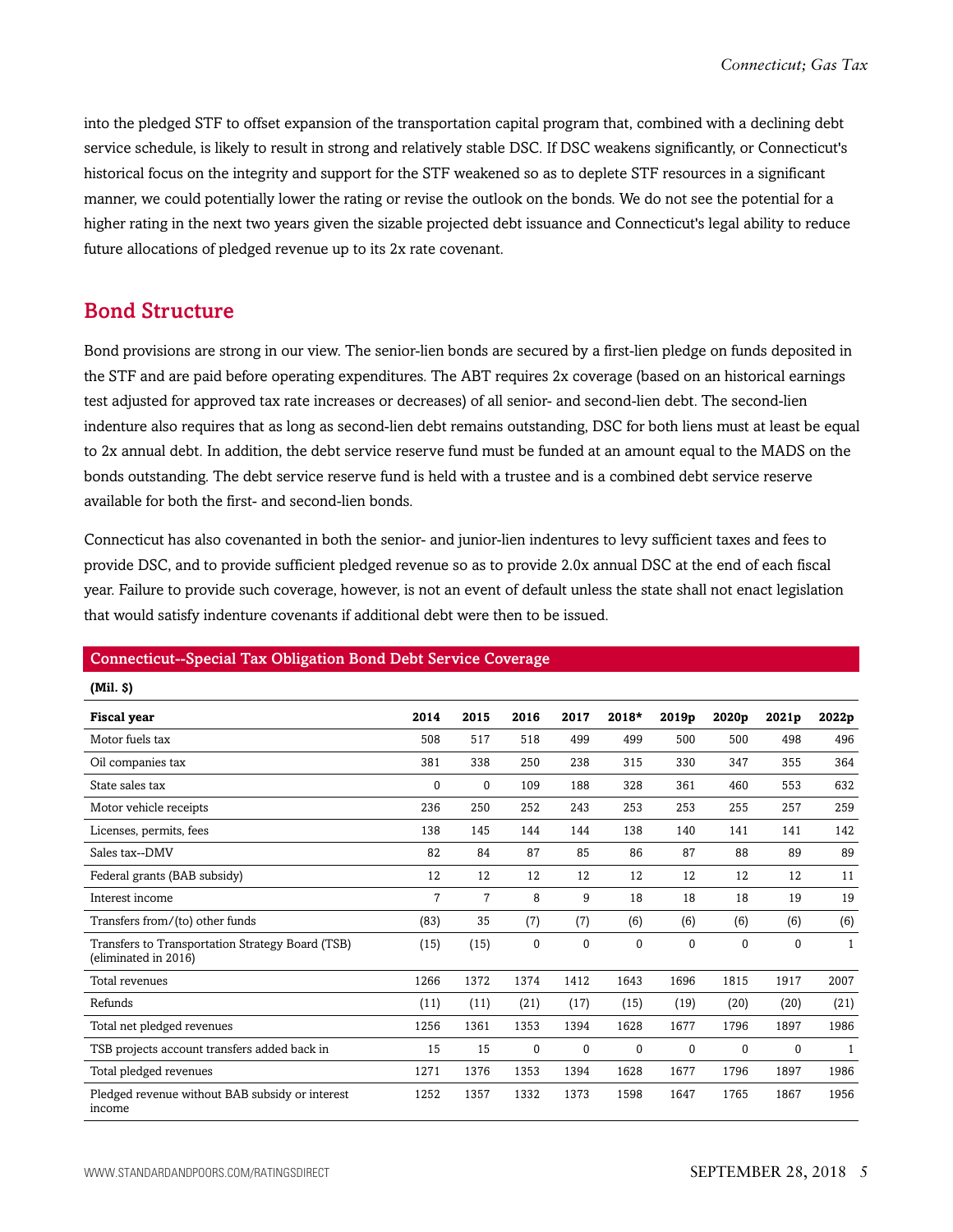#### Connecticut--Special Tax Obligation Bond Debt Service Coverage (cont.)

| (Mil. S)                                                                                            |      |      |      |      |         |       |                   |                   |                   |
|-----------------------------------------------------------------------------------------------------|------|------|------|------|---------|-------|-------------------|-------------------|-------------------|
| Fiscal year                                                                                         | 2014 | 2015 | 2016 | 2017 | $2018*$ | 2019p | 2020 <sub>p</sub> | 2021 <sub>p</sub> | 2022 <sub>p</sub> |
| Coverage of senior lien MADS alone (\$595.0 million in<br>fiscal $2021$ ) without BABs $(x)$        | 2.10 | 2.28 | 2.24 | 2.31 | 2.69    | 2.77  | 2.97              | 3.14              | 3.29              |
| Coverage of combined senior- and junior-lien MADS<br>$($631.0 \text{ million in fiscal } 2020) (x)$ | 1.98 | 2.15 | 2.11 | 2.18 | 2.53    | 2.61  | 2.80              | 2.96              | 3.10              |

<span id="page-5-0"></span>DMV--Department of Motor Vehicles. BABs-Build America bonds. MADS--Maximum annual debt service. \*Unaudited.

#### Transportation Overview

The Department of Transportation (DOT) was established in 1969, and replaced the Connecticut Highway Department. DOT is headed by a commissioner appointed by, and reporting to, the governor. Total employment as of Aug. 27, 2018, was 2,862 employees. The state's transportation system includes roads (21,508 miles, of which approximately 4,143 are maintained by DOT), state and local bridges (5,296), commuter rail, a bus system, and Bradley International Airport. The transportation infrastructure program was established in 1984 and has financed a broad range of projects across Connecticut. Total infrastructure program funding from 1985-2022 is estimated at \$41.2 billion and includes federal state and local funds, with the state's share estimated at \$20.7 billion, of which \$19.8 billion is to be financed by bonds. Connecticut expects to issue about \$750 million-\$1.2 billion annually of additional new money STO bonds from fiscal 2019 through fiscal 2022.

### <span id="page-5-1"></span>Financial Update

The STF recorded a \$45.2 million operating deficit in fiscal 2017, following a \$37.2 million operating deficit in fiscal 2016, the first operating deficits since 2009, and following operating surpluses of \$11.0 million in fiscal 2015 and \$4.4 million in 2014. On an unaudited basis, Connecticut estimates an operating surplus in the STF of \$131.7 million in the fiscal year ending June 30, 2018, bringing its balance to \$229.3 million. The state projects that its STF cumulative fund balance will gradually rise in subsequent years to \$468.6 million at the end of fiscal 2022.

As the size of the capital plan has increased, various legislative changes have been made over time to address projected shortfalls and support increased debt authorization including changes in fiscal years 2009 and 2016 to enhance the fund with additional transfers from the general fund, and a recent acceleration of the start of the five-year phase-in of a new allocation of sales tax from new and used car sales to the STF from 2021 to 2019. Ongoing budget pressure in the general fund reduced the amount of earlier transfers. In fiscal 2014, a one-time \$76.5 million transfer was made from the STF to the general fund, offset by oil company taxes transferred to the STF, which are now deposited directly to the STF. In fiscal 2016, Connecticut delayed deposit of sales taxes into the STF by two months to provide \$35.2 million of state budget relief, and another \$50 million transfer to the state general fund in fiscal 2017. However, we believe over the long term the state has been responsive in adding new revenue to its STF to support transportation funding, including the recent actions to accelerate the phase-in of sales tax transfers to the STF. The 2017 legislative session added a new allocation to the STF of sales taxes from new car sales, to be phased in over five years--with the phase-in originally scheduled to begin in 2021, but subsequently accelerated to begin in fiscal 2019.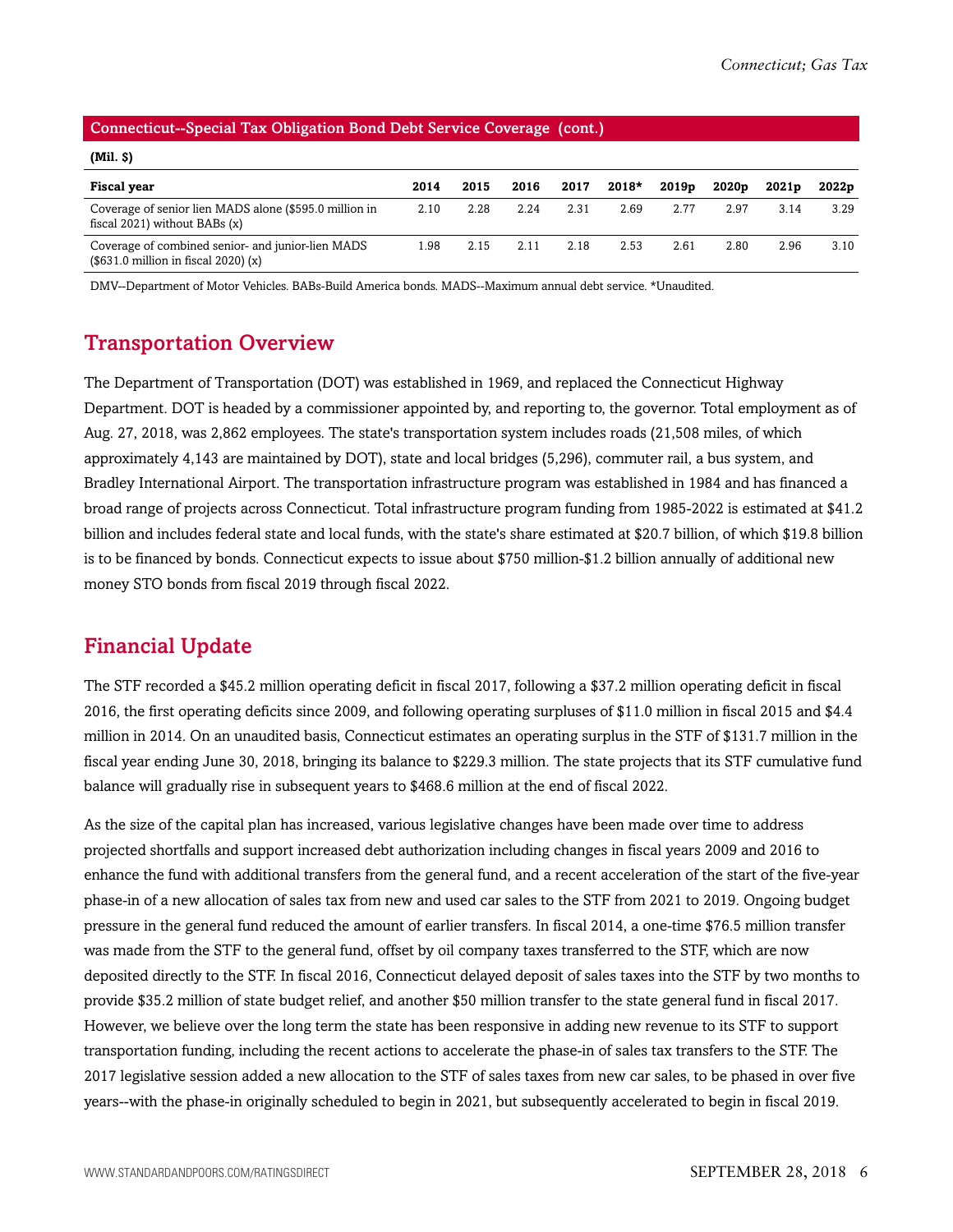Major revenue enhancements to the fund in recent years have included:

- A new allocation of sales tax on car sales expected to be phased in over five years beginning in fiscal 2019 (an acceleration from its original 2021 phase-in), and an additional 0.5% sales tax that was added to the STF in fiscal 2018;
- The oil companies tax (of which all is now transferred directly to the STF as a statutory allocation, instead of being transferred from the general fund); and
- Motor vehicle fee increases in previous years.

| Ratings Detail (As Of September 28, 2018)   |                 |          |
|---------------------------------------------|-----------------|----------|
| <b>Connecticut GASTAX</b>                   |                 |          |
| Long Term Rating                            | AA/Stable       | Affirmed |
| Connecticut GASTAX                          |                 |          |
| Long Term Rating                            | AA/Stable       | Affirmed |
| <b>Connecticut GASTAX</b>                   |                 |          |
| Long Term Rating                            | AA/Stable       | Affirmed |
| Connecticut GASTAX (BAM)                    |                 |          |
| <b>Unenhanced Rating</b>                    | AA(SPUR)/Stable | Affirmed |
| Connecticut GASTAX (BAM)                    |                 |          |
| <b>Unenhanced Rating</b>                    | AA(SPUR)/Stable | Affirmed |
| Connecticut GASTAX (BAM) (SECMKT)           |                 |          |
| <b>Unenhanced Rating</b>                    | AA(SPUR)/Stable | Affirmed |
| <b>Connecticut special Tax Gas</b>          |                 |          |
| <b>Unenhanced Rating</b>                    | AA(SPUR)/Stable | Affirmed |
|                                             |                 |          |
| <b>Connecticut Special Tax Gas</b>          |                 |          |
| <b>Unenhanced Rating</b>                    | AA(SPUR)/Stable | Affirmed |
| Many issues are enhanced by bond insurance. |                 |          |